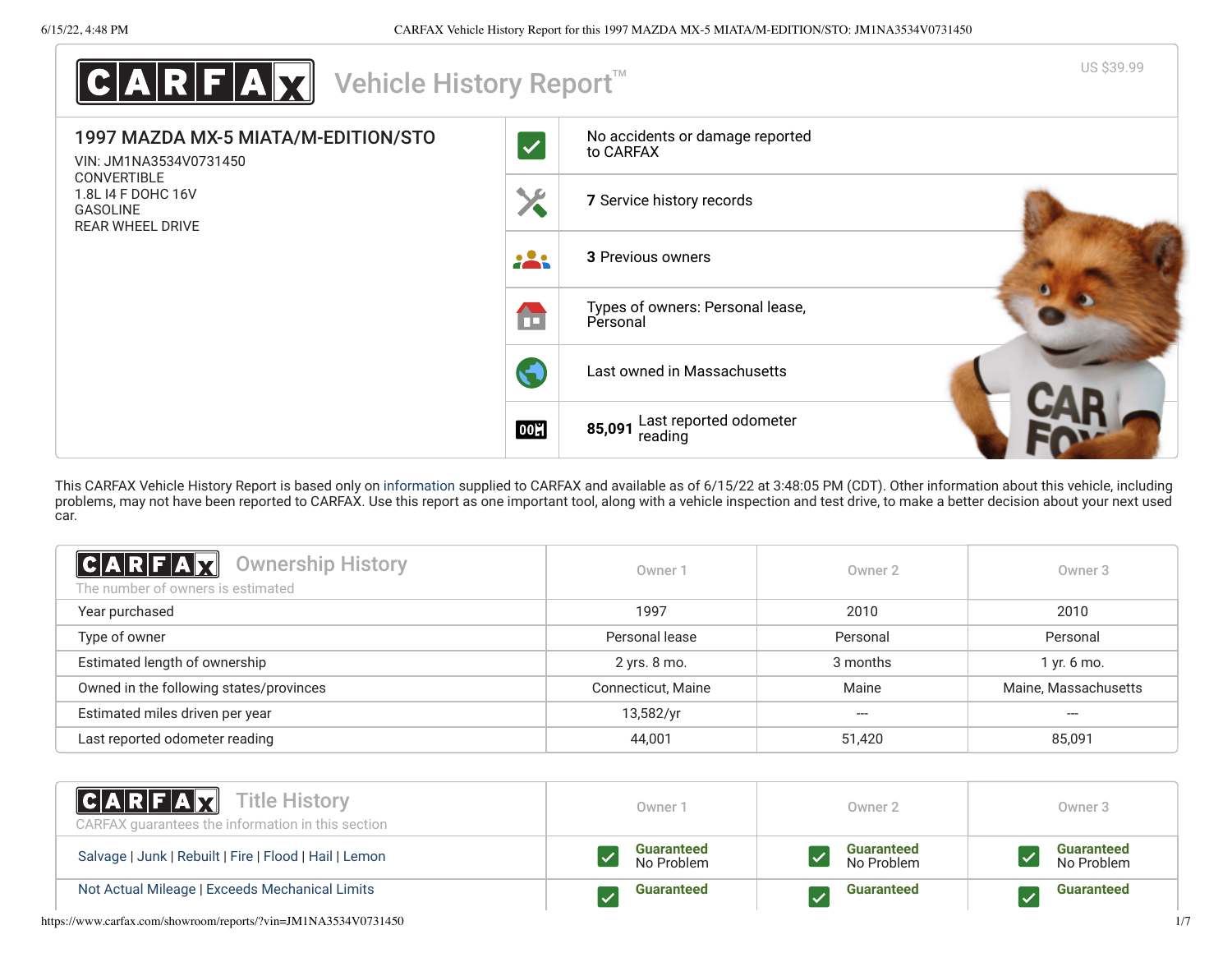6/15/22, 4:48 PM CARFAX Vehicle History Report for this 1997 MAZDA MX-5 MIATA/M-EDITION/STO: JM1NA3534V0731450

|                         |                                                                                                                                                                                                                                                                                                            | No Problem | No Problem | No Problem |
|-------------------------|------------------------------------------------------------------------------------------------------------------------------------------------------------------------------------------------------------------------------------------------------------------------------------------------------------|------------|------------|------------|
| $C$ $A$ $R$ $F$ $A$ $R$ | <b>GUARANTEED</b> - None of these major title problems were reported by a state Department of Motor Vehicles (DMV). If you find that any of these title<br>problems were reported by a DMV and not included in this report, CARFAX will buy this vehicle back.<br>Register   View Terms   View Certificate |            |            |            |

<span id="page-1-0"></span>

| <b>Additional History</b><br>ICARFAR<br>Not all accidents / issues are reported to CARFAX | Owner 1                                     | Owner 2                                          | Owner 3                                          |
|-------------------------------------------------------------------------------------------|---------------------------------------------|--------------------------------------------------|--------------------------------------------------|
| <b>Total Loss</b><br>No total loss reported to CARFAX.                                    | No Issues Reported                          | No Issues Reported<br>$\overline{\mathscr{S}}$   | No Issues Reported<br>$\overline{\mathcal{L}}$   |
| <b>Structural Damage</b><br>No structural damage reported to CARFAX.                      | No Issues Reported                          | No Issues Reported<br>$\boldsymbol{\mathcal{U}}$ | No Issues Reported<br>$\boldsymbol{\mathcal{U}}$ |
| Airbag Deployment<br>No airbag deployment reported to CARFAX.                             | No Issues Reported                          | No Issues Reported                               | No Issues Reported                               |
| <b>Odometer Check</b><br>No indication of an odometer rollback.                           | No Issues Indicated                         | No Issues Indicated                              | No Issues Indicated                              |
| Accident / Damage<br>No accidents or damage reported to CARFAX.                           | No Issues Reported                          | No Issues Reported                               | No Issues Reported                               |
| <b>Manufacturer Recall</b><br>Check with an authorized Mazda dealer for any open recalls. | No Recalls Reported<br>$\blacktriangledown$ | No Recalls Reported<br>$\blacktriangledown$      | No Recalls Reported                              |
| <b>Basic Warranty</b><br>Original warranty estimated to have expired.                     | <b>Warranty Expired</b>                     | <b>Warranty Expired</b>                          | <b>Warranty Expired</b>                          |

<span id="page-1-1"></span>

| <b>CAR</b>                 |                |                 | <b>Detailed History</b>                                                                   |                                                     |
|----------------------------|----------------|-----------------|-------------------------------------------------------------------------------------------|-----------------------------------------------------|
| Owner 1<br>Purchased: 1997 |                | <b>EOR</b> (CON | Low mileage! This owner drove less than the<br>industry average of 15,000 miles per year. | Personal Lease Vehicle<br>13,582 mi/yr              |
| Date                       | <b>Mileage</b> |                 | Source                                                                                    | <b>Comments</b>                                     |
| 04/03/1997                 |                |                 | <b>NICB</b>                                                                               | Vehicle manufactured and shipped to original dealer |
| 07/15/1997                 |                |                 | Connecticut<br>Motor Vehicle Dept.                                                        | Titled or registered as personal lease vehicle      |
| 09/25/1997                 |                | 62              | Connecticut<br>Motor Vehicle Dept.<br>Franklin, TN<br>Title #023688087                    | Title issued or updated<br>- First owner reported   |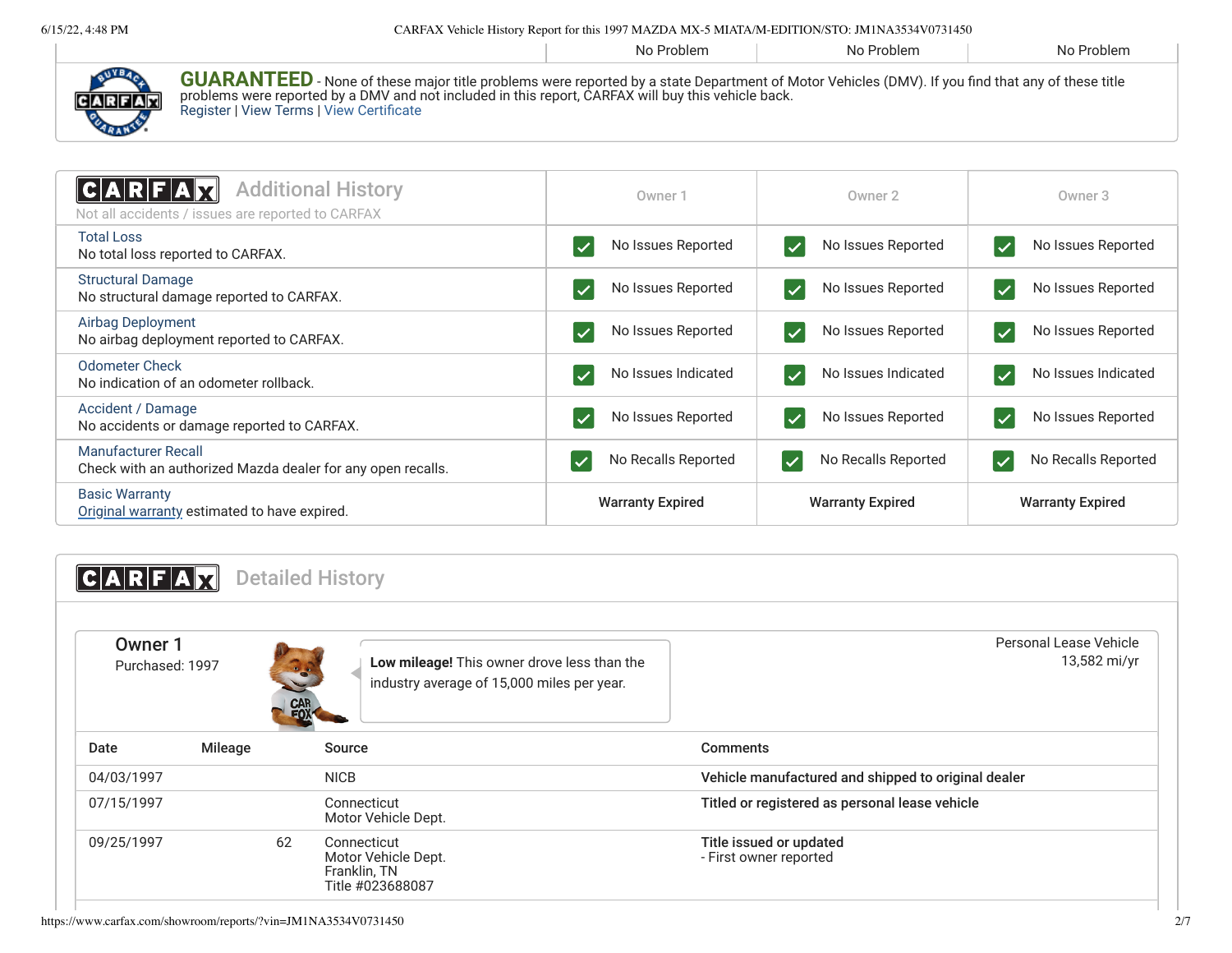6/15/22, 4:48 PM CARFAX Vehicle History Report for this 1997 MAZDA MX-5 MIATA/M-EDITION/STO: JM1NA3534V0731450

| 7722, 4.40 F.W                        |         |                                                                             | UANTAA VEHICIE FIISIOLY NEPOLUOL IIIIS 1997 IVIAZDA IVIA-5 IVILATATNI-EDITTIOIVASTO. JIVITINASSS4 VUTST450 |
|---------------------------------------|---------|-----------------------------------------------------------------------------|------------------------------------------------------------------------------------------------------------|
| 03/18/2000                            |         | Maine<br>Motor Vehicle Dept.                                                | Vehicle purchase reported<br>- Registration updated when owner moved the vehicle to a new location         |
| 04/04/2000                            | 36,990  | Maine<br>Motor Vehicle Dept.<br>Calais, ME                                  | Title issued or updated<br>- Loan or lien reported                                                         |
| 06/09/2004                            | 44,001  | Maine<br>Motor Vehicle Dept.<br>Calais, ME                                  | Title issued or updated                                                                                    |
| 05/04/2005                            |         | Maine<br>Motor Vehicle Dept.<br>Calais, ME                                  | Registration updated when owner moved the vehicle to a new location                                        |
| 05/05/2008                            |         | Maine<br>Motor Vehicle Dept.<br>Calais, ME                                  | Registration issued or renewed<br>- Vehicle color noted as Black                                           |
| 04/11/2010                            |         | Maine<br>Motor Vehicle Dept.                                                | Vehicle purchase reported                                                                                  |
| 04/14/2010                            |         | Maine<br>Motor Vehicle Dept.<br>Dennysville, ME                             | Registration issued or renewed<br>- Vehicle color noted as Black                                           |
| <b>Owner 2</b><br>Purchased: 2010     |         |                                                                             | Personal Vehicle                                                                                           |
| Date                                  | Mileage | Source                                                                      | <b>Comments</b>                                                                                            |
| 05/10/2010                            | 51,420  | Maine<br>Motor Vehicle Dept.<br>Dennysville, ME                             | Title issued or updated<br>- New owner reported<br>- Exempt from odometer reporting                        |
| 09/09/2010                            |         | Maine<br>Motor Vehicle Dept.                                                | Vehicle purchase reported                                                                                  |
| 10/01/2010                            |         | Maine<br>Motor Vehicle Dept.<br>Pembroke, ME                                | Registration issued or renewed<br>- Vehicle color noted as Black                                           |
| Owner <sub>3</sub><br>Purchased: 2010 |         |                                                                             | <b>Personal Vehicle</b>                                                                                    |
| Date                                  | Mileage | Source                                                                      | <b>Comments</b>                                                                                            |
| 11/02/2010                            |         | Maine<br>Motor Vehicle Dept.<br>Pembroke, ME                                | Title issued or updated<br>- New owner reported<br>- Exempt from odometer reporting                        |
| 10/01/2011                            |         | Maine<br>Motor Vehicle Dept.<br>Pembroke, ME                                | Registration issued or renewed<br>- Vehicle color noted as Black                                           |
| 06/01/2012                            | 69,896  | <b>Blueberry Ford &amp; Cranberry Motors</b><br>Machias, ME<br>207-255-4747 | Vehicle offered for sale                                                                                   |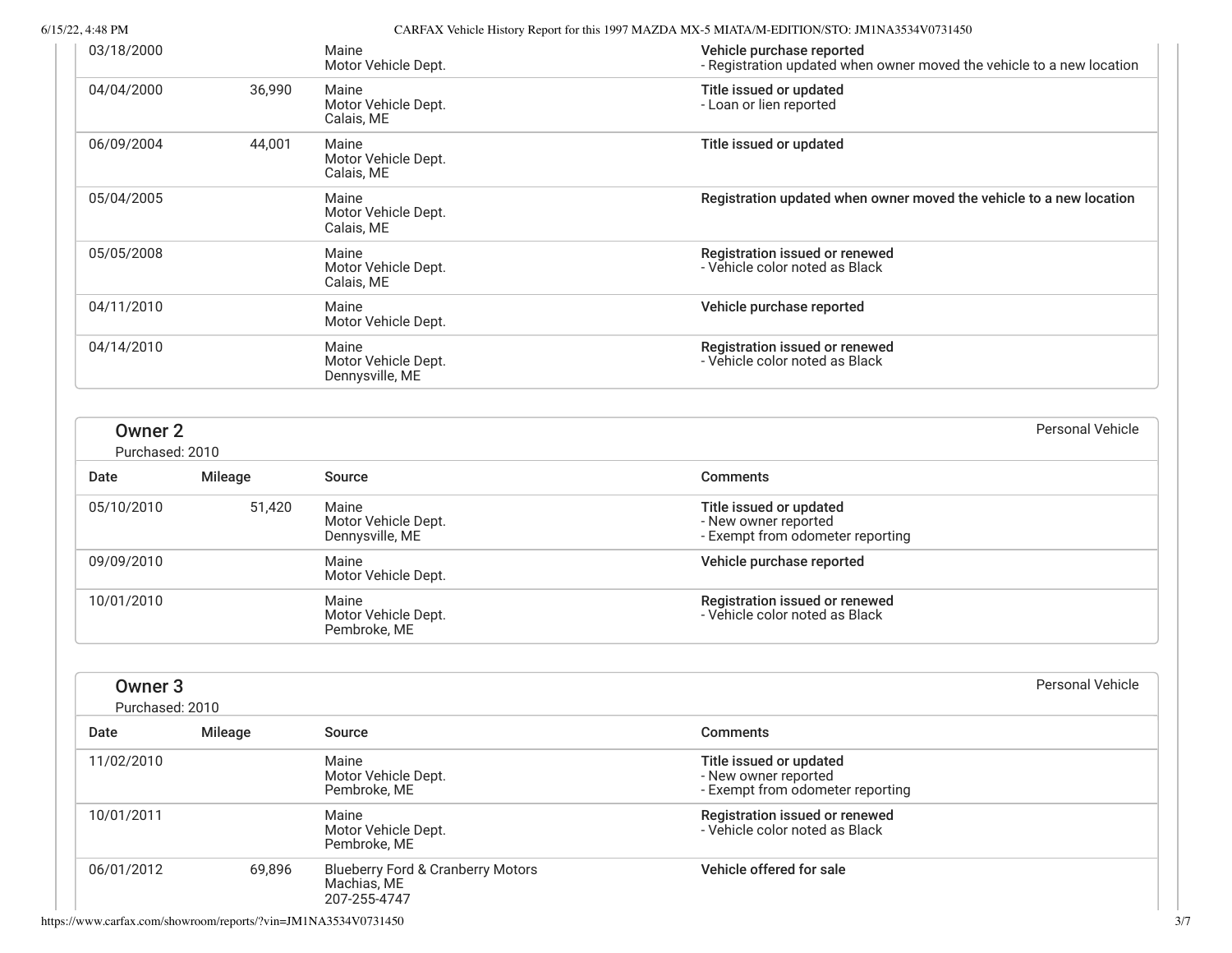# 6/15/22, 4:48 PM CARFAX Vehicle History Report for this 1997 MAZDA MX-5 MIATA/M-EDITION/STO: JM1NA3534V0731450

|            |        | blueberryford.com                                                                                                                                                        |                                                                                                                                             |
|------------|--------|--------------------------------------------------------------------------------------------------------------------------------------------------------------------------|---------------------------------------------------------------------------------------------------------------------------------------------|
| 06/04/2012 |        | <b>Blueberry Ford &amp; Cranberry Motors</b><br>Machias, ME<br>207-255-4747<br>blueberryford.com                                                                         | Vehicle serviced<br>- Brakes checked<br>- Vehicle washed/detailed<br>- Oil and filter changed<br>- Emissions or safety inspection performed |
|            |        | <b>CAR<br/>FOX</b>                                                                                                                                                       | Looks like this dealer serviced the car in order to prepare it for<br>sale. That's a good thing!                                            |
| 08/01/2012 | 70,067 | Dealer Inventory                                                                                                                                                         | Vehicle offered for sale                                                                                                                    |
| 10/10/2012 |        | Massachusetts<br>Motor Vehicle Dept.                                                                                                                                     | Vehicle purchase reported                                                                                                                   |
| 06/20/2013 |        | Massachusetts<br>Motor Vehicle Dept.<br>Athol, MA<br>Title #BL796906                                                                                                     | Registration issued or renewed<br>- Vehicle color noted as Black                                                                            |
| 07/31/2013 | 70,846 | Massachusetts<br><b>Inspection Station</b><br>Athol, MA                                                                                                                  | Passed safety inspection                                                                                                                    |
| 07/18/2014 |        | Main Street Automotive Services Center<br>Clinton, MA<br>978-368-7211<br>main-street-auto.com/services.htm<br>$5.0$ / 5.0 $51$ Verified Reviews<br>58 Customer Favorites | Vehicle serviced<br>- Four wheel alignment performed                                                                                        |
| 07/18/2014 | 72,886 | Massachusetts<br><b>Inspection Station</b><br>Clinton, MA                                                                                                                | Passed safety inspection                                                                                                                    |
| 12/01/2014 |        | Massachusetts<br>Motor Vehicle Dept.<br>Athol, MA<br>Title #BL796906                                                                                                     | Registration issued or renewed<br>- Vehicle color noted as Black                                                                            |
| 07/09/2015 |        | Main Street Automotive Services Center<br>Clinton, MA<br>978-368-7211<br>main-street-auto.com/services.htm<br>5.0 / 5.0 51 Verified Reviews<br>58 Customer Favorites     | Vehicle serviced                                                                                                                            |
| 07/09/2015 | 78,482 | Massachusetts<br><b>Inspection Station</b><br>Clinton, MA                                                                                                                | Passed safety inspection                                                                                                                    |
| 12/01/2015 |        | Massachusetts                                                                                                                                                            | Registration issued or renewed                                                                                                              |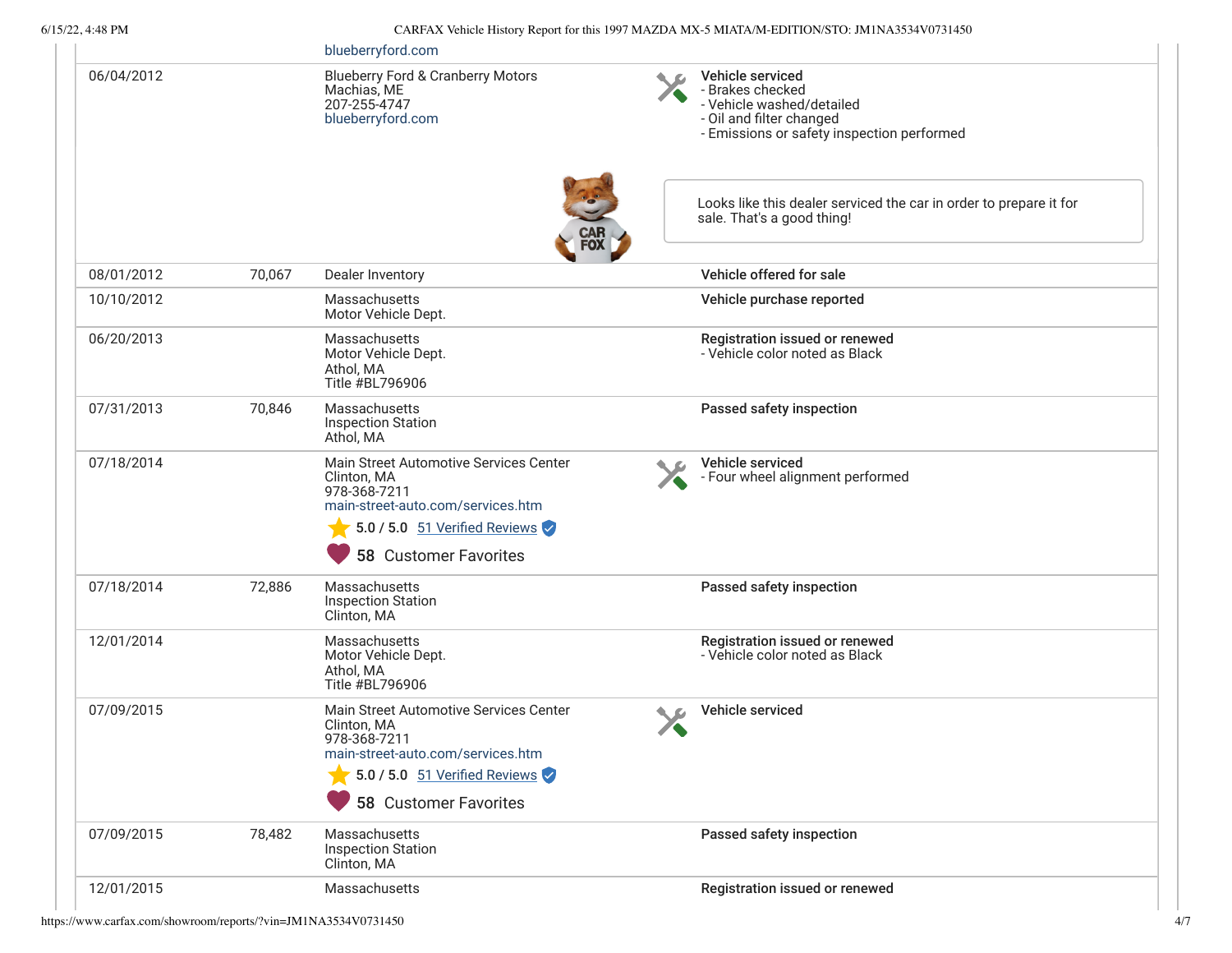| 6/15/22, 4:48 PM |        |                                                                                                                                                                             | CARFAX Vehicle History Report for this 1997 MAZDA MX-5 MIATA/M-EDITION/STO: JM1NA3534V0731450 |  |
|------------------|--------|-----------------------------------------------------------------------------------------------------------------------------------------------------------------------------|-----------------------------------------------------------------------------------------------|--|
|                  |        | Motor Vehicle Dept.<br>Athol, MA<br>Title #BL796906                                                                                                                         | - Vehicle color noted as Black                                                                |  |
| 07/19/2016       |        | Main Street Automotive Services Center<br>Clinton, MA<br>978-368-7211<br>main-street-auto.com/services.htm                                                                  | Vehicle serviced                                                                              |  |
|                  |        | 5.0 / 5.0 51 Verified Reviews<br><b>58 Customer Favorites</b>                                                                                                               |                                                                                               |  |
| 07/19/2016       | 80,250 | Massachusetts<br><b>Inspection Station</b><br>Clinton, MA                                                                                                                   | Passed safety inspection                                                                      |  |
| 12/01/2016       |        | Massachusetts<br>Motor Vehicle Dept.<br>Athol, MA<br>Title #BL796906                                                                                                        | Registration issued or renewed<br>- Vehicle color noted as Black                              |  |
| 07/06/2017       |        | Main Street Automotive Services Center<br>Clinton, MA<br>978-368-7211<br>main-street-auto.com/services.htm<br>5.0 / 5.0 51 Verified Reviews<br><b>58 Customer Favorites</b> | Vehicle serviced                                                                              |  |
| 07/06/2017       | 82,433 | Massachusetts<br><b>Inspection Station</b><br>Clinton, MA                                                                                                                   | Passed safety inspection                                                                      |  |
| 12/01/2017       |        | Massachusetts<br>Motor Vehicle Dept.<br>Athol, MA<br>Title #BL796906                                                                                                        | Registration issued or renewed<br>- Vehicle color noted as Black                              |  |
| 07/16/2018       |        | Main Street Automotive Services Center<br>Clinton, MA<br>978-368-7211<br>main-street-auto.com/services.htm<br>5.0 / 5.0 51 Verified Reviews                                 | Vehicle serviced                                                                              |  |
|                  |        | <b>58 Customer Favorites</b>                                                                                                                                                |                                                                                               |  |
| 07/16/2018       | 84,051 | Massachusetts<br><b>Inspection Station</b><br>Clinton, MA                                                                                                                   | Passed safety inspection                                                                      |  |
| 12/01/2018       |        | Massachusetts<br>Motor Vehicle Dept.<br>Athol, MA<br>Title #BL796906                                                                                                        | Registration issued or renewed<br>- Vehicle color noted as Black                              |  |
| 07/24/2019       |        | Main Street Automotive Services Center<br>Clinton, MA<br>978-368-7211<br>main-street-auto.com/services.htm                                                                  | Vehicle serviced<br>- Emissions or safety inspection performed                                |  |
|                  |        |                                                                                                                                                                             |                                                                                               |  |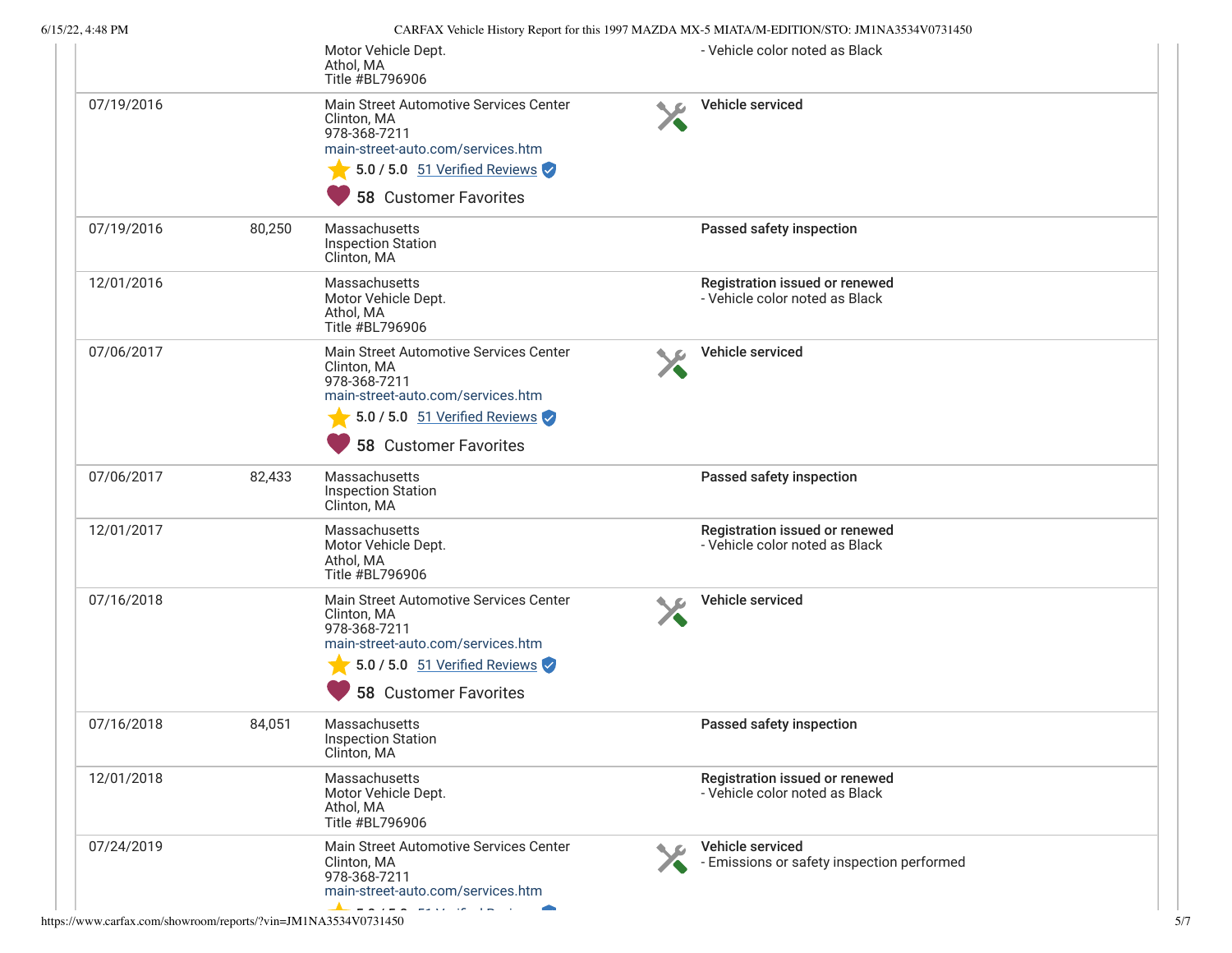$1 - 1$ 

6/15/22, 4:48 PM CARFAX Vehicle History Report for this 1997 MAZDA MX-5 MIATA/M-EDITION/STO: JM1NA3534V0731450

 $5.0 / 5.0$  51 Verified Deviews

| 07/24/2019 | 85,091 | Massachusetts<br><b>Inspection Station</b><br>Clinton, MA                   | Passed safety inspection       |  |
|------------|--------|-----------------------------------------------------------------------------|--------------------------------|--|
| 12/01/2019 |        | <b>Massachusetts</b><br>Motor Vehicle Dept.<br>Athol, MA<br>Title #BL796906 | Registration issued or renewed |  |
| 12/01/2020 |        | <b>Massachusetts</b><br>Motor Vehicle Dept.<br>Athol, MA<br>Title #BL796906 | Registration issued or renewed |  |
| 12/01/2021 |        | <b>Massachusetts</b><br>Motor Vehicle Dept.<br>Athol, MA<br>Title #BL796906 | Registration issued or renewed |  |



## First Owner

When the first owner(s) obtains a title from a Department of Motor Vehicles as proof of ownership.

# New Owner Reported

When a vehicle is sold to a new owner, the Title must be transferred to the new owner(s) at a Department of Motor Vehicles.

# Ownership History

CARFAX defines an owner as an individual or business that possesses and uses a vehicle. Not all title transactions represent changes in ownership. To provide estimated number of owners, CARFAX proprietary technology analyzes all the events in a vehicle history. Estimated ownership is available for vehicles manufactured after 1991 and titled solely in the US including Puerto Rico. Dealers sometimes opt to take ownership of a vehicle and are required to in the following states: Maine, Massachusetts, New Jersey, Ohio, Oklahoma, Pennsylvania and South Dakota. Please consider this as you review a vehicle's estimated ownership history.

## Title Issued

A state issues a title to provide a vehicle owner with proof of ownership. Each title has a unique number. Each title or registration record on a CARFAX report does not necessarily indicate a change in ownership. In Canada, a registration and bill of sale are used as proof of ownership.



CARFAX DEPENDS ON ITS SOURCES FOR THE ACCURACY AND RELIABILITY OF ITS INFORMATION. THEREFORE, NO RESPONSIBILITY IS ASSUMED BY CARFAX OR ITS AGENTS FOR ERRORS OR OMISSIONS IN THIS REPORT. CARFAX FURTHER EXPRESSLY DISCLAIMS ALL WARRANTIES, EXPRESS OR IMPLIED, INCLUDING ANY IMPLIED WARRANTIES OF MERCHANTABILITY OR FITNESS FOR A PARTICULAR PURPOSE.